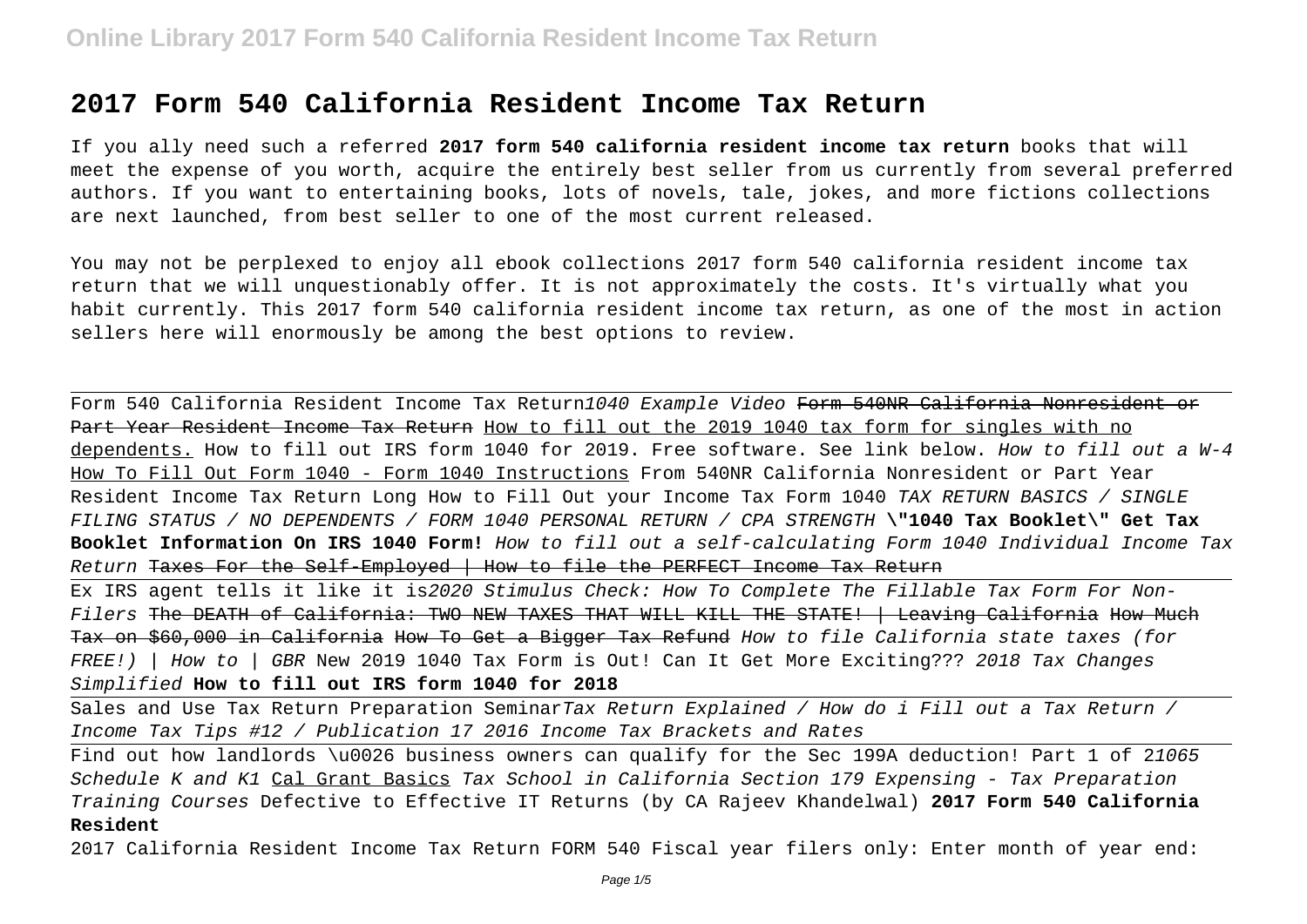# **Online Library 2017 Form 540 California Resident Income Tax Return**

month \_\_\_\_\_\_\_ year 2018. Check here if this is an AMENDED return. Your first name. Initial Last name. Suffix Your SSN or ITIN. If joint tax return, spouse's/RDP's first name Initial. Last name Suffix. Spouse's/RDP's SSN or ITIN

#### **2017 Form 540 - California Resident Income Tax Return**

2017 California Resident Income Tax Return FORM 540 2EZ A R RP . . . . . . . . . . . . . . . . . . . . . . . . . . . . . . . . . . . . . . . . . . . .. . . . . .. . . 6 7 8 3111173 Form 540 2EZ 2017 Side 1 Check here if this is an AMENDED return. Your first name If joint tax return, spouse's/RDP's first name. Additional information (see instructions) Street address (number and street) or PO box. City (If you have a foreign address, see instructions.)

#### **2017 Form 540 - 2EZ California Resident Income Tax Return**

If you have a tax liability for 2017 or owe any of the following taxes for 2017, you must file Form 540. Tax on a lump-sum distribution. Tax on a qualified retirement plan including an Individual Retirement Arrangement (IRA) or an Archer Medical Savings Account (MSA).

# **2017 Personal Income Tax Booklet 540 | FTB.ca.gov**

a nonresident for 2017, file the Long or Short Form 540NR, California Nonresident or Part-Year Resident Income Tax Return . Single You are single if any of the following was true on December 31, 2017: " You were not married or an RDP . " You were divorced under a final decree of divorce, legally separated

#### **2017 540 Booklet - Personal Income Tax Booklet - Forms ...**

2017 k. Fill out, securely sign, print or email your 2017-2020 Form 540 - California Resident Income Tax Return instantly with SignNow. The most secure digital platform to get legally binding, electronically signed documents in just a few seconds. Available for PC, iOS and Android. Start a free trial now to save yourself time and money!

## **2017 k - Fill Out and Sign Printable PDF Template | signNow**

Download 2017 Form 540 - California Resident Income Tax Return book pdf free download link or read online here in PDF. Read online 2017 Form 540 - California Resident Income Tax Return book pdf free download link book now. All books are in clear copy here, and all files are secure so don't worry about it.

**2017 Form 540 - California Resident Income Tax Return ...** Page 2/5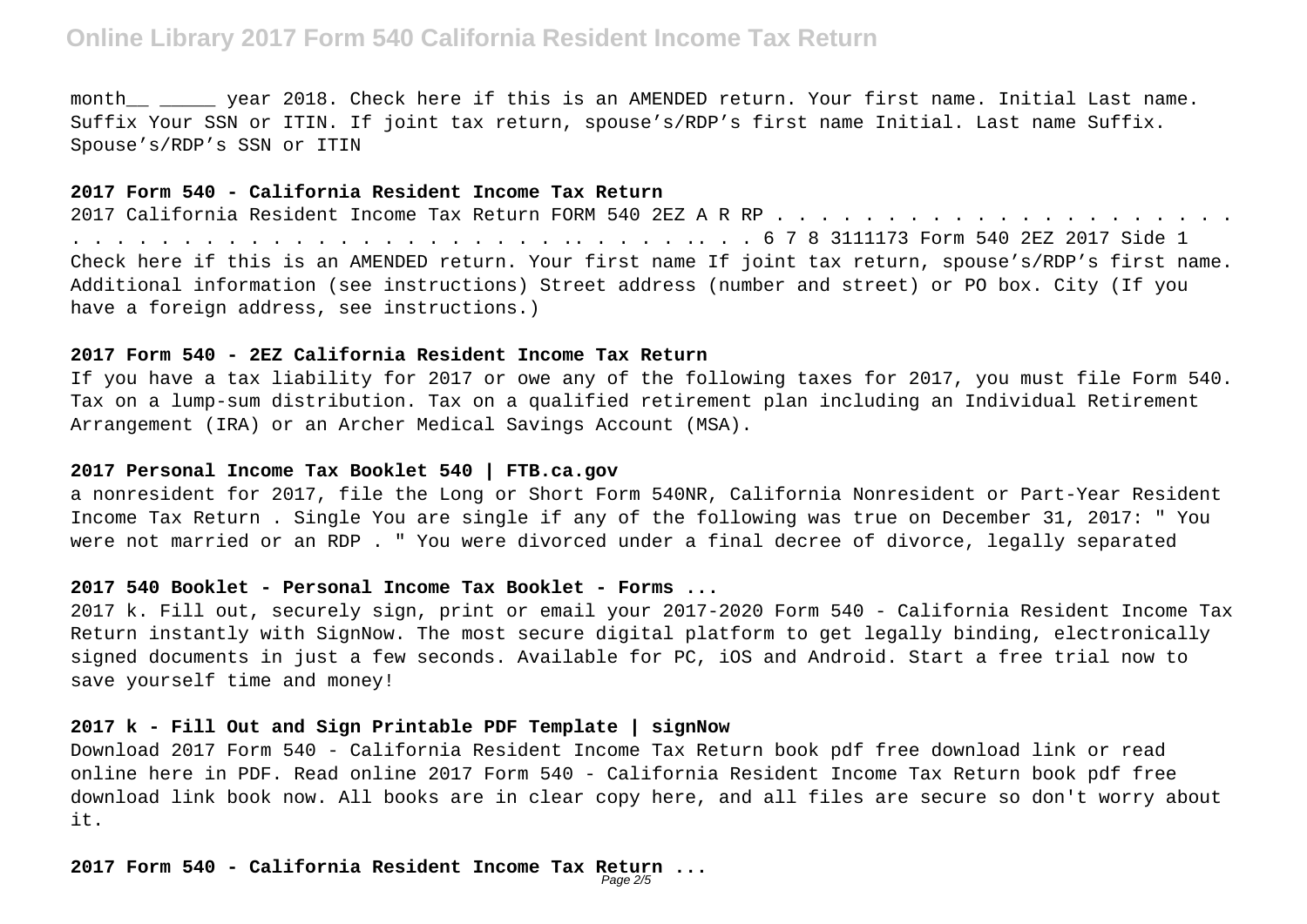# **Online Library 2017 Form 540 California Resident Income Tax Return**

Is the amount on Form 540, line 13 more than the amount shown below for your filing status? Single or married/RDP filing separately: \$187,203. Head of household: \$280,808. Married/RDP filing jointly or qualifying widow(er): \$374,411. NO: Transfer the amount from line 42 to line 43. Do not complete the worksheet.

## **2017 Instructions for Schedule CA (540) | FTB.ca.gov**

2017 California Adjustments — Residents SCHEDULE CA (540) Important: Attach this schedule behind Form 540, Side 5 as a supporting California schedule. Names(s) as shown on tax return. SSN or ITIN. Part I Subtractions. Income Adjustment Schedule Section A – Income. A. Federal Amounts (taxable amounts from . your federal tax return) B. See instructions. C. Additions

### **2017 Schedule CA (540) California Adjustments - Residents**

Long Form 540NR 2017 Side 1 TAXABLE YEAR 2017 California Nonresident or Part-Year Resident Income Tax Return Long Form FORM 540NR Fiscal year filers only: Enter month of year end: month \_\_\_\_\_ year 2018. Your first name Initial Last name Suffix Your SSN or ITIN

# **2017 Form 540NR Long - California Nonresident or Part-Year ...**

2017. California Nonresident or Part-Year. Resident Income Tax Return. Short Form. FORM. 540NR. Your first name Initial Last name Suffix Your SSN or ITIN If joint tax return, spouse's/RDP's first name Initial Last name Suffix Spouse's/RDP's SSN or ITIN Additional information (See instructions) PBA code Street address (number and street) or PO box Apt. no./ste. no. PMB/private mailbox City (If you have a foreign address, see instructions) State ZIP code Foreign country name Foreign ...

## **2017 Form 540NR Short - California Nonresident or Part ...**

Attach this schedule behind Long Form 540NR, Side 4 as a supporting California schedule. Name(s) as shown on tax return SSN or ITIN. Part I . Residency Information. Complete all lines that apply to you and your spouse/RDP for taxable year 2017. During 2017: 1. My California (CA) Residency (Check one) a. Myself: Nonresident Part-Year Resident Resident . b

# **2017 Schedule CA (540NR) California Adjustments ...**

California Resident Income Tax Return. TAXABLE YEAR . 2019. FORM . 540. Your DOB (mm/dd/yyyy) Spouse's/RDP's DOB (mm/dd/yyyy) Your prior name (see instructions) Spouse's/RDP's prior name (see instructions) Single. Married/RDP filing jointly. See inst. If your California filing status is different from your federal filing status, check ...<br>Page 3/5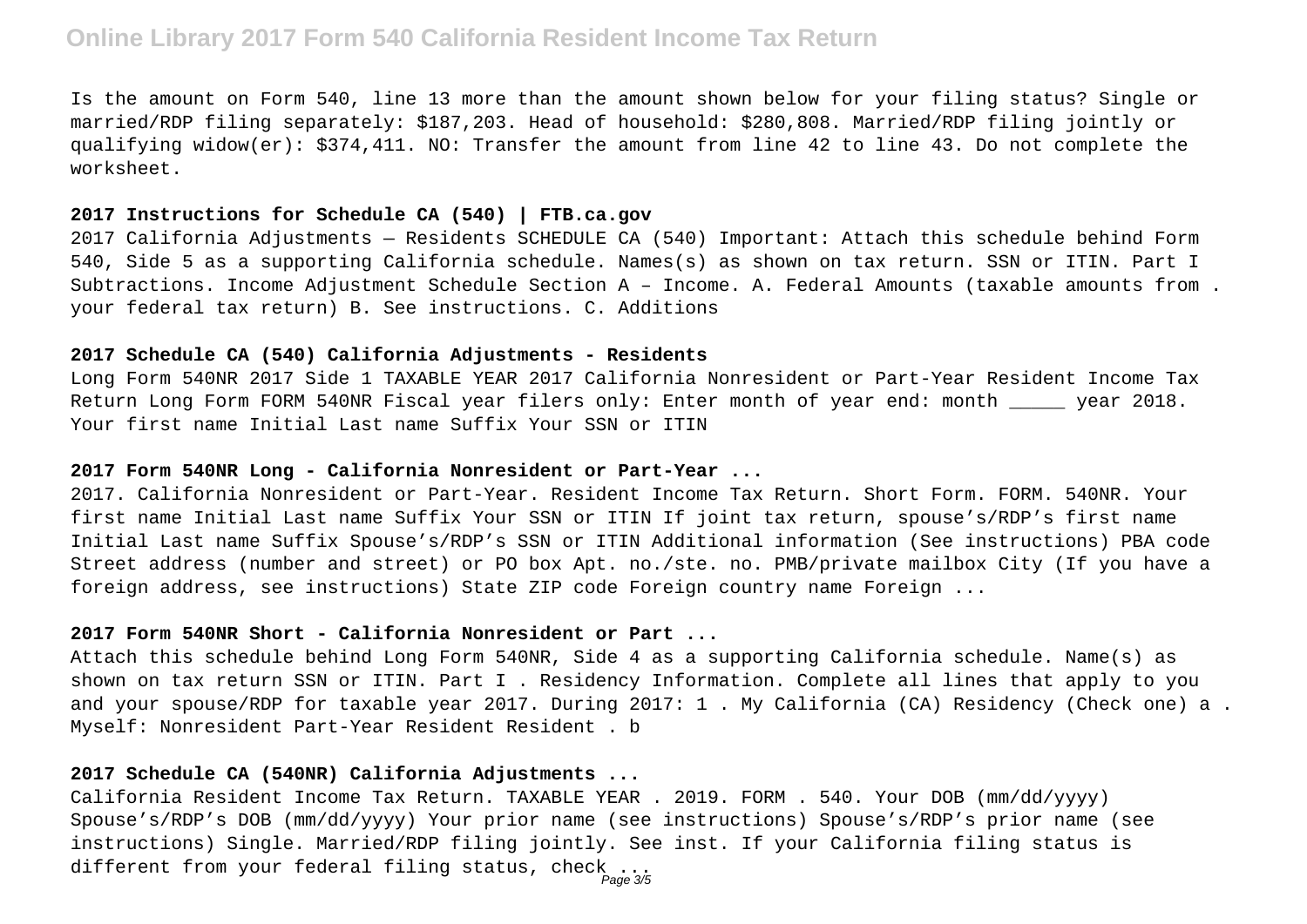#### **2019 Form 540 California Resident Income Tax Return**

Form 540 is the general-purpose income tax return form for California residents. It covers the most common credits and is also the most used tax form for California residents. Part-time or nonresident filers must instead file form 540NR.

## **California Form 540 (California Resident Income Tax Return ...**

see instructions for line 71 of Form 540 or line 81 of Form 540NR . Confirm only California income tax withheld is claimed . •erify real estate or other withholding amount from Form 592-B and Form V 593 . See instructions for line 73 of Form 540 or line 83 for Form 540NR . Claiming refund or payments made on an original return when

# **2017 Booklet 540NR - Nonresident or Part-Year Resident ...**

The most common California income tax form is the CA 540. This form is used by California residents who file an individual income tax return. This form should be completed after filing your federal taxes, using Form 1040. Here are links to common California tax forms, along with instructions:

# **California Tax Forms | H&R Block**

Please note that I also had a loss (rental income) carried forward which affected my 2017 taxes. I was not a resident of CA post 2010 when I returned from an International assignment to Indonesia. While working to prepare 540NR the form seeks my total federal AGI from form 1040, line 37 and uses that amount as the basis of my resulting tax.

### **2017 California Nonresident Income Tax Return**

Use the Sign Toolto add and create your electronic signature to certify the 2017 Form 540NR Long - California Nonresident or Part-Year Resident Income Tax Return. 2017 Form 540NR Long - California Nonresident or Part-Year Resident Income Tax Return. Press Doneafter you complete the form. Now you'll be able to print, save, or share the form.

# **540Nr - Fill Out and Sign Printable PDF Template | signNow**

Part-Year Residents TAXABLE YEAR 2017 Attach this schedule to Long Form 540NR. Name(s) as shown on Long Form 540NR. 7981173. CALIFORNIA SCHEDULE. P (540NR) Your SSN or ITIN. Part I . Alternative Minimum Taxable Income (AMTI) Important: See instructions for information regarding California/federal differences. 1. If you itemized deductions, go to line 2.